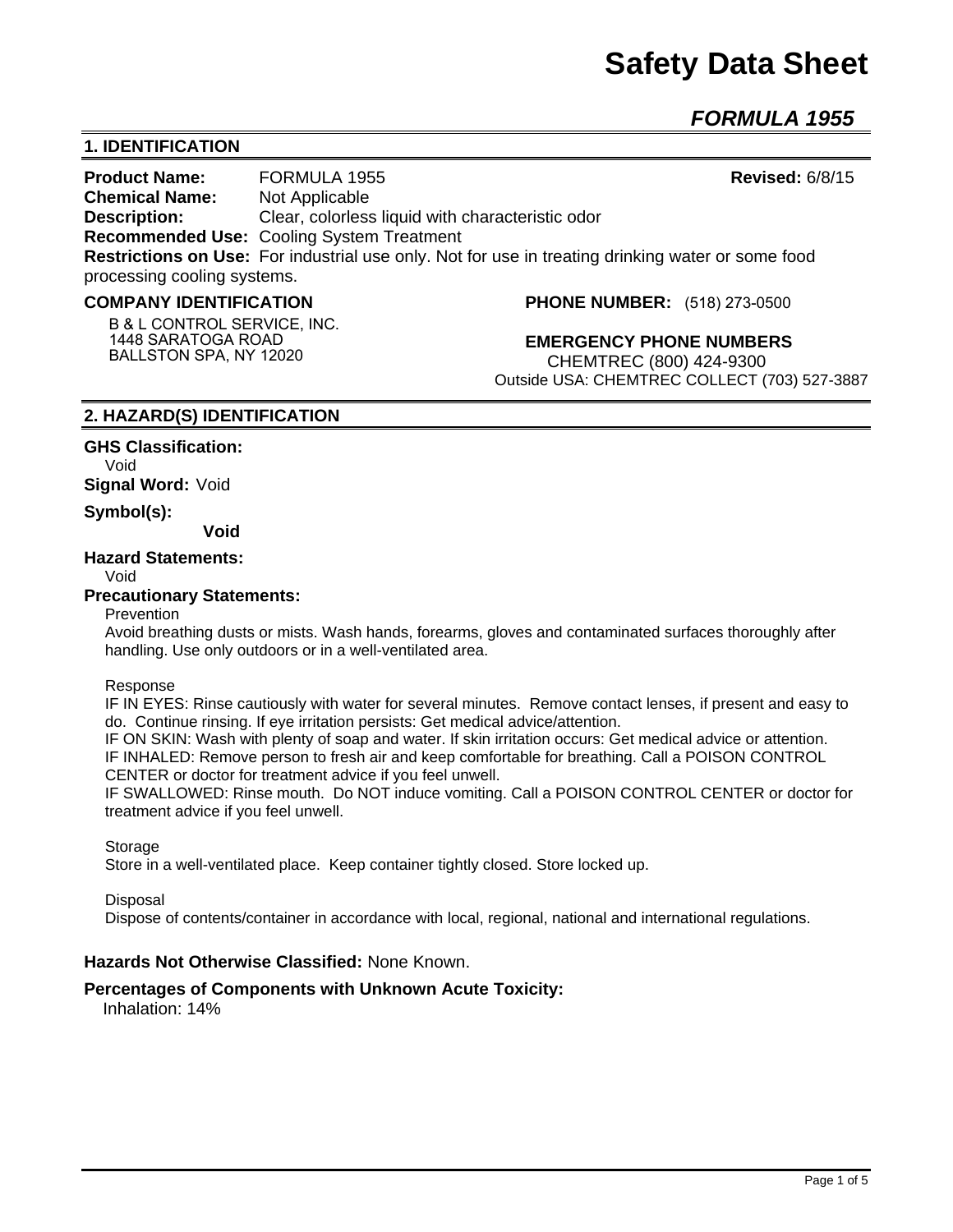# **3. COMPOSITION / INFORMATION ON INGREDIENTS**

| <b>CHEMICAL INGREDIENTS</b> |  |
|-----------------------------|--|
|-----------------------------|--|

POLYPHOSPHATE SALT 7320-34-5 5% - 15% CITRIC ACID 77-92-9 < 5% ETHOXYLATED SURFACTANT **EXAMPLE 2018** Proprietary M

**CHEMICAL INGREDIENTS CAS NO.\* PERCENT (%)\*\***

**Legend: L=<1%; M=1-10%; H=>10%**

**\* Exposure limit and regulatory information in Sections 8 & 15**

**\*\* Exact percentage is a trade secret. Concentration range is provided to assist users in providing appropriate protections.**

## **4. FIRST AID MEASURES**

**Eye Contact:** Immediately flush with clean, cool water for 15 minutes and if irritation persists, get medical attention.

**Skin Contact:** Immediately wash skin with soap and plenty of water while removing contaminated clothing, for at least 15 minutes. If irritation persists, get medical attention. Launder contaminated clothing before reuse.

- **Inhalation:** Remove victim to fresh air. If individual experiences nausea, headache, dizziness, has difficulty in breathing or is cyanotic, seek medical attention. If not breathing, give artificial respiration via a suitable mechanical device such as a bag and mask. Do not use mouth-to-mouth resuscitation.
- **Ingestion:** Do not induce vomiting. Rinse mouth with copious quantities of water first and get immediate medical attention. Drink several glasses of water. Never give anything by mouth to an unconscious person. If vomiting occurs, keep airways clear.
- **Note to Physician:** There is no specific antidote. Treatment of overexposure should be directed at the control of symptoms and the clinical condition of the patient. Aspiration may cause lung damage. Probable mucosal damage may contraindicate the use of gastric lavage.

## **Most Important Symptoms/Effects:**

- **Eye Contact:** May cause mild irritation depending on length of exposure, solution concentration, and first aid measures.
- **Skin Contact:** Normally not an irritant. Avoid direct contact, prolonged or repeated contact with skin may cause irritation.
- **Inhalation:** Not expected to be harmful or irritating if inhaled.
- **Ingestion:** May be mildly toxic. May cause gastrointestinal irritation. Do not take internally. May cause nausea, vomiting, and/or diarrhea.

#### **Indication of Immediate Medical Attention and Special Treatment, if Necessary:** Other than acute, none known. See section 11 for toxicological information.

## **5. FIRE FIGHTING MEASURES**

**Suitable (and Unsuitable) Extinguishing Media:** Any media suitable for the surrounding fire.

- **Specific Hazards Arising from the Chemical:** Product may be irritating to the eyes, skin, and respiratory system. Closed containers may rupture (due to buildup of pressure) when exposed to extreme heat. If evaporated to dryness, some product residuals may burn. Thermal decomposition may release oxides of carbon and phosphorous.
- **Special Protective Equipment and Precautions for Fire-Fighters:** Wear self-contained breathing apparatus and full turn-out gear. Approach fire from upwind direction. If possible, move containers away from fire. Cool fire exposed containers with water spray. If containers rupture or leak, product may evolve irritating or toxic gas under extreme heat. Contain runoff.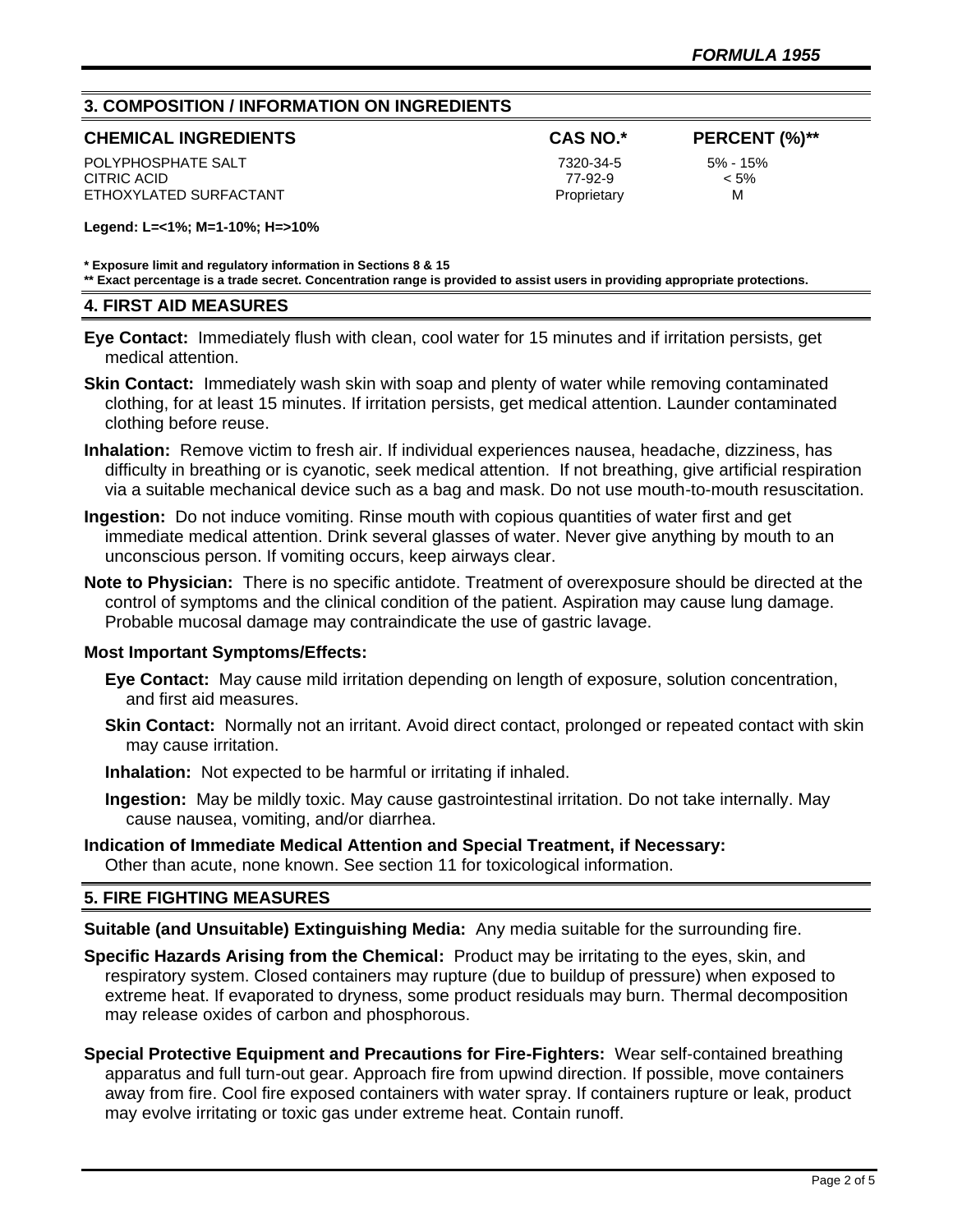# **6. ACCIDENTAL RELEASE MEASURES**

## **Spill Containment and Clean-up Instructions:**

Wear suitable protective equipment found in section 8. Small spills may be flushed with copious quantities of water, preferably to a sanitary sewer or waste treatment facility. Larger spills may be absorbed in sawdust or other absorbent and sweepings disposed of in an approved landfill. The area may then be flushed with copious quantities of water. Floor may be slippery; use care to avoid falling. Avoid release of this product into the environment to prevent contamination of soil, sewers, natural waterways and/or groundwater. See Section 12 for Ecological Information.

# **7. HANDLING AND STORAGE**

## **Handling and Storage:**

Store in a cool, dry, well ventilated area, between 10°C and 49°C. Keep containers tightly closed when not in use and follow all recommended safety precautions when handling the material. Keep out of sun and away from heat or open flame. Keep away from incompatible materials. See Section 10 for incompatible materials.

# **8. EXPOSURE CONTROL / PERSONAL PROTECTION**

**Engineering Controls:** General ventilation expected to be satisfactory

# **PERSONAL PROTECTION EQUIPMENT**

**Respiratory:** Not normally required.

**Eyes and Face:** Chemical resistant goggles or face shield.

**Hands and Skin:** Chemical resistant rubber, neoprene latex or PVC

**Other Protective Equipment:** Eyewash station in area of use. Wear long sleeve shirt, long pants, and boots.

## **EXPOSURE GUIDELINES**

**Exposure Limits:** 

**COMPONENT TLV** N.A.

# **9. PHYSICAL AND CHEMICAL PROPERTIES**

| <b>Appearance and Odor:</b>         | Clear, colorless liquid with characteristic odor |                                        |                        |
|-------------------------------------|--------------------------------------------------|----------------------------------------|------------------------|
| <b>Odor Threshold:</b>              | N.D.                                             | <b>Vapor Pressure:</b>                 | N.A.                   |
| pH (undiluted):                     | $7.25 - 7.75$                                    | <b>Vapor Density:</b>                  | $<$ 1                  |
| <b>Freeze Point:</b>                | $<$ 0°C (32°F)                                   | Specific Gravity(@22°C):               | $1.126 - 1.136$        |
| <b>Boiling Point:</b>               | $>100^{\circ}$ C (212°F)                         | <b>Solubility in Water:</b>            | Complete               |
| <b>Flash Point:</b>                 | None                                             | <b>Partition Coefficient:</b>          | N.D. (n-octanol/water) |
|                                     |                                                  | <b>Auto-Ignition Temperature:</b>      | N.D.                   |
| <b>Evaporation Rate:</b>            | 1.0                                              | <b>Decomposition Temperature: N.D.</b> |                        |
| Flammability (solid, gas): No       |                                                  | <b>Viscosity:</b>                      | N.D.                   |
| Flammable Limits in Air: LFL - N.A. |                                                  |                                        |                        |
|                                     | $UFL - N.A.$                                     |                                        |                        |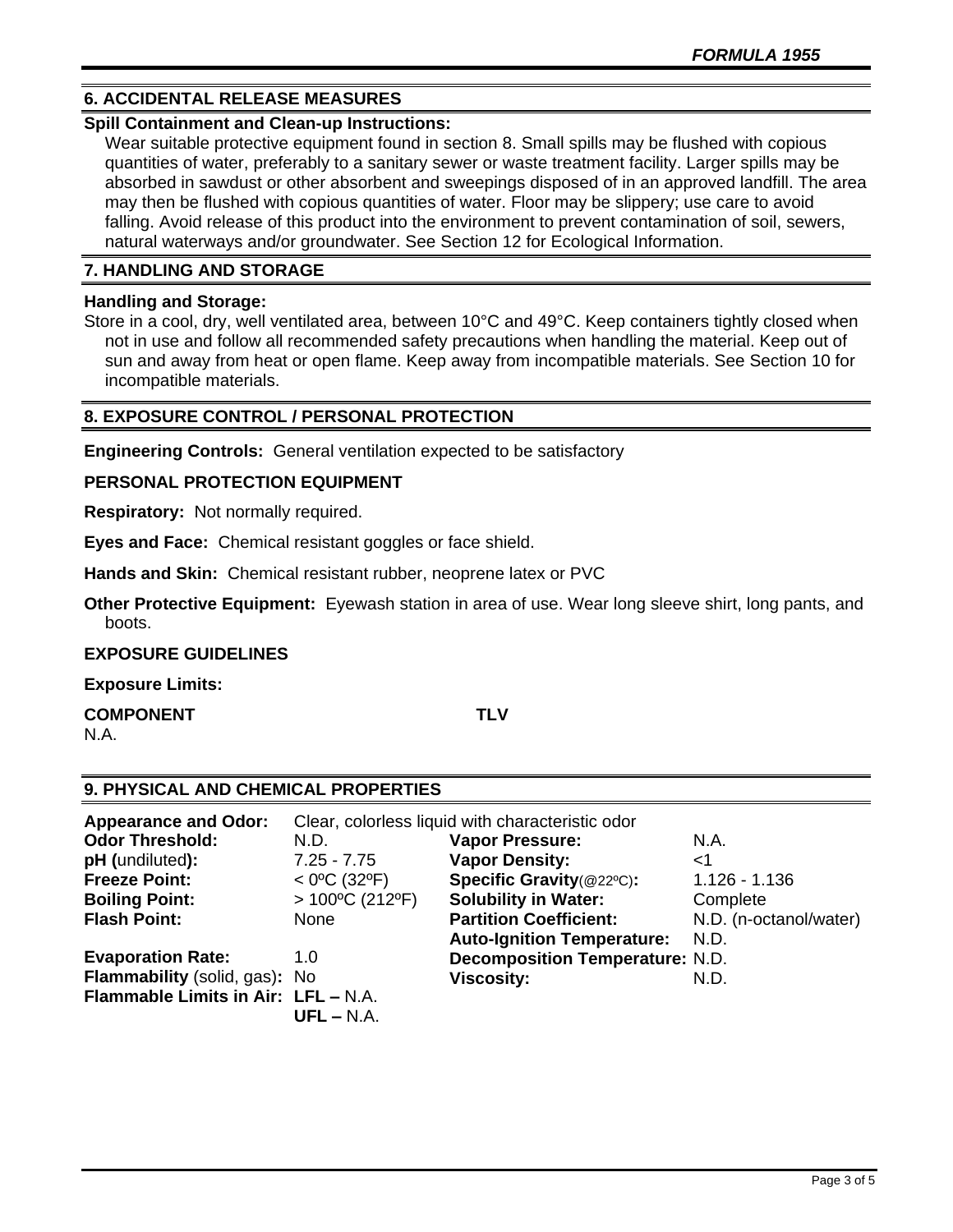# **10. STABILITY AND REACTIVITY**

**Reactivity:** Not normally reactive at normal temperatures and pressure.

**Chemical Stability:** Stable under normal conditions

**Possibility of Hazardous Reactions:** Will not occur under normal conditions.

**Conditions to Avoid:** Avoid excessive heat, sparks or open flames.

**Incompatible Materials:** No specific incompatibility

**Hazardous Decomposition Products:** Thermal decomposition may release oxides of carbon and phosphorous.

## **11. TOXICOLOGICAL INFORMATION**

**Ingestion Testing:** Rat, LD50: > 5,000 mg/kg\*

**Skin Testing:** Rabbit, LD50: > 5,000 mg/kg\*

**Inhalation Testing:** None established for this product.

\*Calculated based on GHS acute toxicity formula.

## **CHRONIC TOXICITY DATA**

**Sensitization Testing:** None established for this product.

**Other Testing:** None established for this product.

**Routes of Exposure:** Eyes, Ingestion, Inhalation, Skin.

- **Eye Contact:** May cause mild irritation depending on length of exposure, solution concentration, and first aid measures.
- **Skin Contact:** Normally not an irritant. Avoid direct contact, prolonged or repeated contact with skin may cause irritation.
- **Inhalation:** Not expected to be harmful or irritating if inhaled.
- **Ingestion:** May be mildly toxic. May cause gastrointestinal irritation. Do not take internally. May cause nausea, vomiting, and/or diarrhea.

**Medical Conditions Aggravated by Exposure:** None known.

**Chronic Effects from Repeated Overexposure:** Other than short term effects, none established.

## **12. ECOLOGICAL INFORMATION**

## **Aquatic Toxicity Data:**

 Invertebrate: Daphnia magna, EC50/48hr: > 1,000 mg/l\* Fish: Rainbow trout, LC50/96hr: > 1,000 mg/l\* \*Calculated based on GHS acute aquatic toxicity formula.

**Product Fate Data:** None established for this product.

**Biodegradation Data:** None established for this product.

## **13. DISPOSAL CONSIDERATIONS**

**Waste Disposal:** Dispose of in accordance with local, regional, national and international regulations. Contact the Hazardous Waste representative at the nearest EPA Regional Office for guidance. Container Disposal: Triple rinse container (or equivalent) promptly after emptying and offer for reconditioning if appropriate. Empty the rinsate into application equipment or a mix tank or store rinsate for later use or disposal.